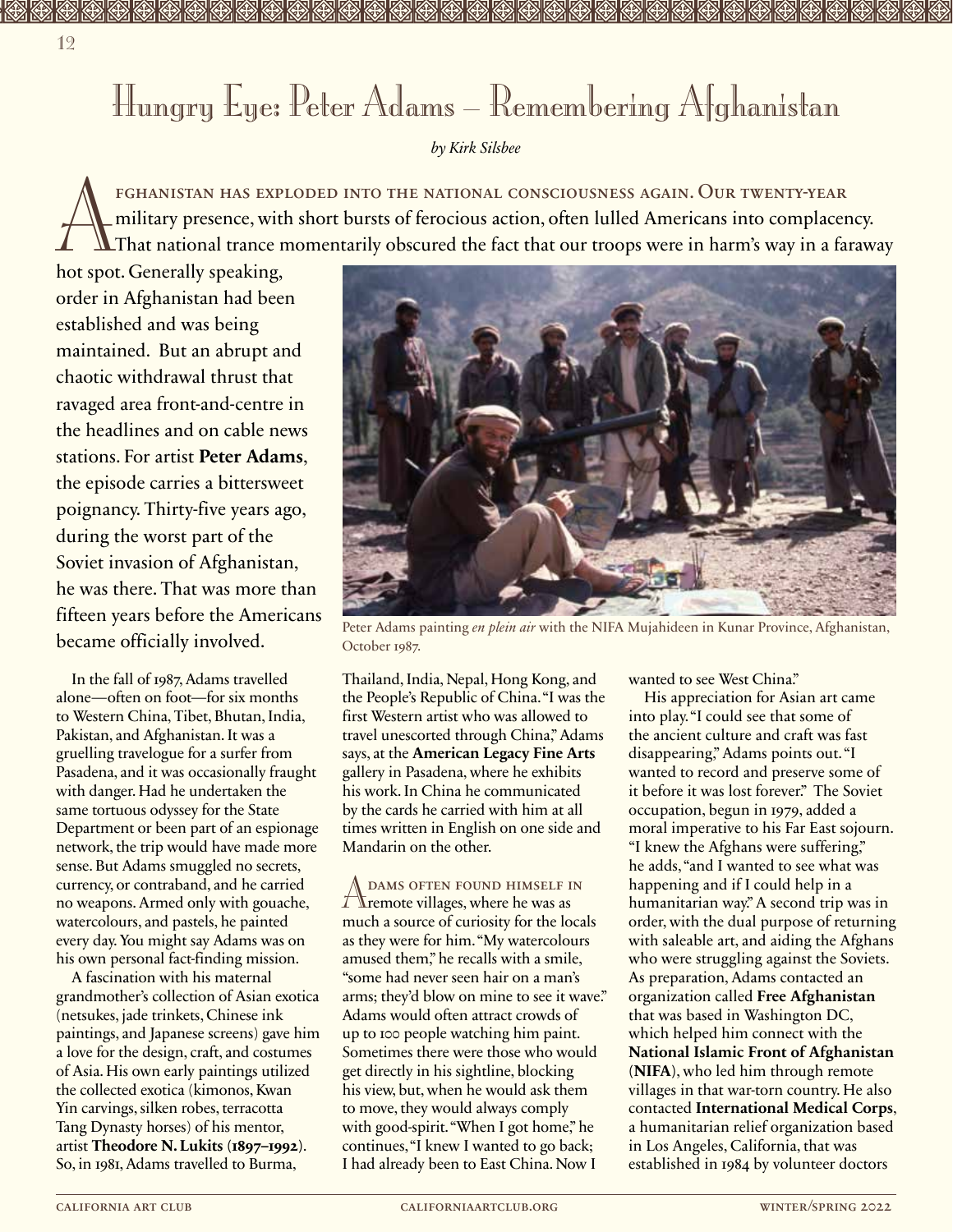

Giant thangka of the Present Buddha being unfurled at Tashilhunpo Monastery in Shigatse, Tibet. To grasp the sense of scale, note the people standing at the top and bottom of the Thangka Wall.



Peter Adams *Tibetan Monks*, 1987 Procession of the Panchen Lama with the Yellow Hat Monks Oil Private Collection

and nurses. They addressed the critical need for medical care in Afghanistan during the Soviet occupation. They trained and supported Afghan civilians as advanced medics, supplying them with the help they needed to treat residents in their home communities. "Though International Medical Corps didn't help me get into Afghanistan, I came to recognize they were the most sensitive and best American relief

organization over there, and I feel honoured to have supported them ever since," Adams adds.

Before travelling to Afghanistan, Adams made his way through western China and Tibet. He was entranced by the centres of Buddhist mysticism in the Himalayas. In Shigatse, Tibet's second largest city, Adams was able to witness the return of the **Panchen Lama**, who had been under house arrest in Beijing for twenty years. He witnessed the unfurling of the tremendous Buddhist Tangka painting that stood approximately 75-feet high by 130-feet wide that was exhibited in honour of his return. His own painting *Tibetan Monks* (1987), depicts the red-robed Panchen Lama, Tibet's second highest holy man. The glow that emanates from the men in the image betrays the admiration Adams gained from the people and the place.

"I saw the Buddhist culture as civilized





Peter Adams painting head studies of patients at NIFA Hospital in Peshawar, Pakistan.

LEFT: *Yurt under Mt. Bogda, Xinjiang, PRC,* 1987 Oil on panel  $30'' \times 18''$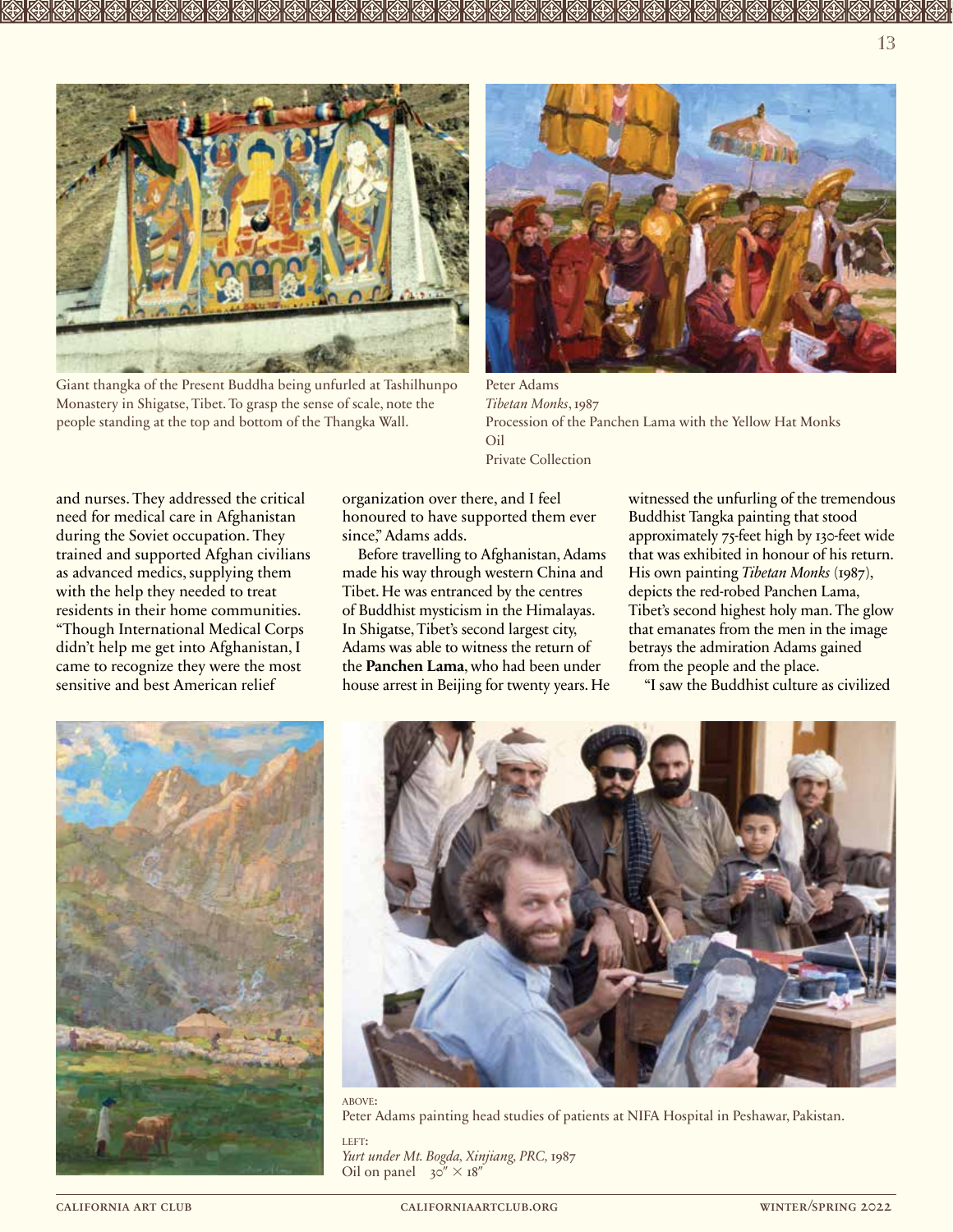

*Lal Mohammed,* 1987 Gouache  $17'' \times 13''$ One of the NIFA patients who was suffering from a gunshot wound to the face.

and friendly," Adams offers. "The people were sweet, kind, and generous." He was free to paint anywhere he wanted, but at 17,000 feet up in the Himalayas, he had to add vodka and gin to his paints, lest they freeze. Adams next travelled through western China (Xinjiang Province) via the ancient Silk Route. On his way, he often stayed in yurts with Uighur and Kazakh families. He entered Pakistan by the Karakoram (Khunjerab) Highway and made his way to Peshawar where he spent a month. Peshawar is the capital of Khyber Pakhtunkhwa Province and is situated on the border of Afghanistan.

Peshawar was a city full of intrigue and danger, where kidnappings and restaurant bombings were de rigueur. Pakistan's soon to be elected **Prime Minister Benazir Bhutto** passed through town. "I will always remember the cheers and the men dancing in front of her motorcade," Adams recalls. Unfortunately, Benazir Bhutto was assassinated in 2007. While Adams waited in Peshawar for his mission to be arranged to enter Afghanistan, he visited the NIFA hospital every day to paint portraits of wounded soldiers who were patients there.

Through the escalating war, he moved from Pakistan via a snow-covered pass in Kunar Province with a group of fifteen



The armed guards that escorted the covered body of Peter Adams by ambulance across the Afghan border.



*Poplars of Afghanistan*, 1987 With ruins of a 19th-century English fort in Kunar Province Gouache  $9'' \times 13''$ 

members of the National Islamic Front of Afghanistan. To blend in, the blonde and blue-eyed Adams grew a beard and dyed his hair dark brown, and dressed in the garb of the Mujahideen. He was spirited into Afghanistan in an ambulance while he was covered by a sheet and surrounded by eight armed Afghan warriors. Under the flinty eyes of border guards, he posed

as a slain soldier on his way home for burial. Once inside Afghanistan, his escorts all carried Kalashnikovs and occasional Enfield rifles. An armed thirteen-year-old boy guarded Adams while he painted in remote areas. "They told me," Adams relates, somewhat ruefully, "that they thought they'd be fighting the Soviets for the next twenty years."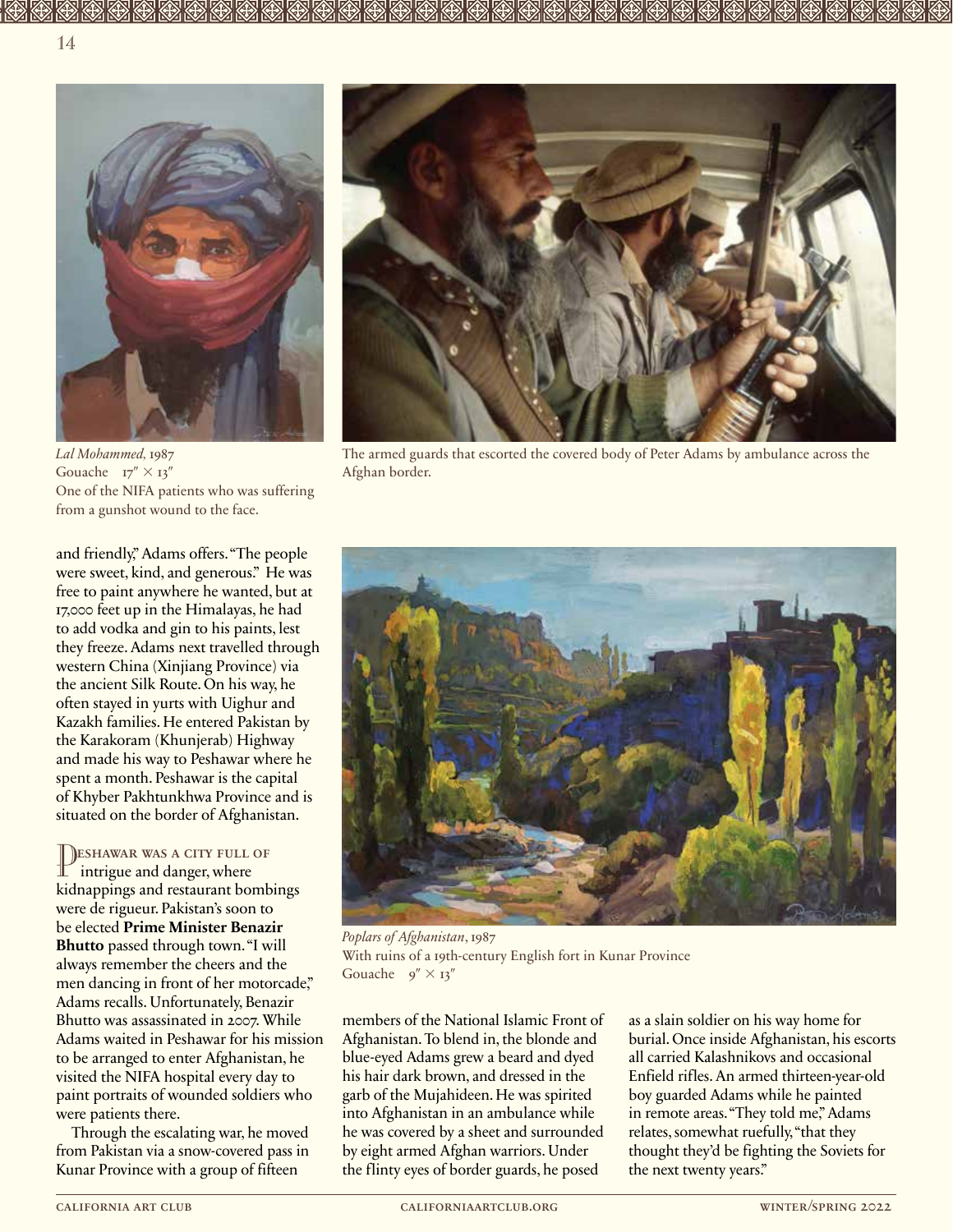

*Afghanistan Market, Peshawar*, 1987 Gouache  $10'' \times 14''$ 

Adams is not a blood-and-gore artist; you won't see brutality in his work. His paintings portrayed his hosts as defiant yet amiable. Carrying his materials painting and photographic—in a backpack, he stayed in the homes of Muslim families, in a mosque, and in rebel command posts. Adams relates, "Our mission in Afghanistan was to carry medical supplies to different clinics and ammunition to remote areas for the NIFA fighters." The painting *Afghanistan Supply Line* depicts their rugged group carrying supplies through a snowy pass.

Adams recounts, "When I was inside Afghanistan, I never saw any combat or fighting up close. I was glad for that. Perhaps the most harrowing experience I had was when I woke up one morning and estimated that I had between 100 and 200 flea bites all over my body. Some of the Mujahideen that I had been sleeping alongside of, who had not received a single flea bite, had complained they heard a cat meowing most of the night. Apparently, the cat had fallen down a 90-foot dry well, just outside the mosque where we had been sleeping. I volunteered to go down and try to save the poor cat. As the men lowered me down with a rope and a bucket, I thought to myself, 'This is crazy, but if I don't come back, perhaps someone could put on my epitaph: 'He wasn't a well man!' When I reached the bottom, I put the cat in the bucket and the men hoisted the bucket up. When it got to about three feet from the top, all the Mujahideen led out a great cheer and the cat got scared and jumped out

of the bucket and fell down the well again and landed on my head. I will never forget the sight of that cat as she fell. She actually helped to break her fall by running in descending circles down the well walls. I was able to tie her back into the bucket and this time, they successfully pulled her to

safety. After getting back on terra firma, I wondered if that cat might have been the source of all my flea bites."

Adams maintained an admirable work ethic on the trip. He produced at least one gouache or pastel painting a day, though there were days when he'd produced two or three. The photographic slides he took and numerous studies he made became the basis for several canvases that he later executed in his studio.

What did the six-month intensive experience do for his painting skills? "Oh," he answers quickly, "it made me a better artist, because I had to come up with something very quickly. It's like a chess game, where you jump in quickly, and then you have to come up with a strategy. It's very helpful to paint all the time; it's intensive training."

He had sick days, and days when the high altitude affected him and he would become faint, nauseous, and couldn't eat. At the end of the trip, Adams had shed thirty pounds. One truly harrowing experience was when Adams learned that the Soviets paid bounties for westerners—dead or alive. Physicians were worth \$7,000, and journalists brought in \$10,000. It was no doubt tempting to his Mujahadeen hosts, and Adams is moved by their actions today. "I encountered very few mean people on my two six-month trips," he concedes. "But my big takeaway was the general decency, kindness, generosity, and humanity of the people I came across."

He returned with 180 paintings, which he exhibited at the **Adamson-Duvannes Galleries** in West Los Angeles. Three nights of receptions added to the sense of his show being a grand event. "Most of the paintings sold the first two nights,"



*Afghanistan Supply Line,* 1988 Oil on panel  $48'' \times 60''$